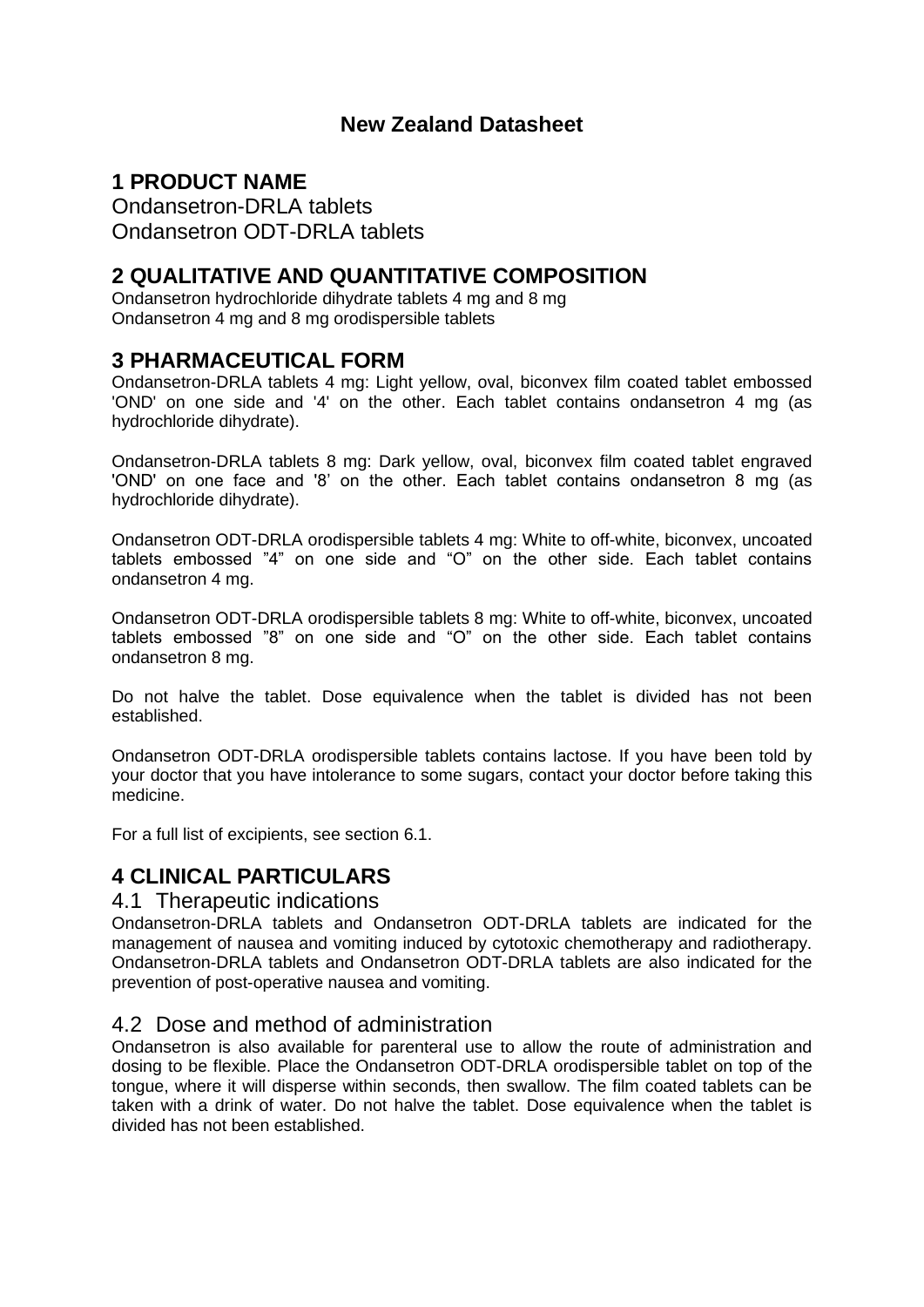#### *Chemotherapy and radiotherapy induced nausea and vomiting* **Adults**

The emetogenic potential of cancer treatment varies according to the doses and combinations of chemotherapy and radiotherapy regimens used.

#### *Emetogenic Chemotherapy and Radiotherapy:*

The recommended oral dose is 8 mg 1-2 hours before treatment, followed by 8 mg orally 12 hours later.

To protect against delayed or prolonged emesis after the first 24 hours, oral treatment with Ondansetron-DRLA tablets or Ondansetron ODT-DRLA tablets should be continued for up to 5 days after a course of treatment. The recommended oral dose is 8mg to be taken twice daily.

#### **Highly Emetogenic Chemotherapy:**

Ondansetron can be given by oral, intravenous or intramuscular administration.

To protect against delayed or prolonged emesis after the first 24 hours, oral treatment with Ondansetron-DRLA tablets and Ondansetron ODT-DRLA tablets should be continued for up to 5 days after a course of treatment. The recommended oral dose is 8mg to be taken twice daily.

#### **Children and Adolescents (aged 6 months to 17 years)**

In children with a body surface area of 0.6 to 1.2  $m^2$  ondansetron is administered as a single intravenous dose of 5 mg/ $m<sup>2</sup>$  immediately before chemotherapy, followed by 4 mg orally twelve hours later. 4 mg orally twice daily can be continued for up to 5 days after a course of treatment.

For children with a body surface area of greater than 1.2  $m<sup>2</sup>$  an initial i.v. dose of 8 mg is administered immediately before chemotherapy, followed by 8 mg orally 12 hours later. 8 mg orally twice daily can be continued for up to five days after a course of treatment.

Alternatively, in children aged 6 months or older, ondansetron is administered as a single i.v. dose of 0.15 mg/kg (not to exceed 8mg) immediately before chemotherapy. This dose may be repeated every four hours for a total of three doses. 4 mg orally twice daily can be continued for up to five days after a course of treatment. Adult doses must not be exceeded.

#### **Elderly**

Ondansetron tablets are well tolerated by patients over 65 years and no alteration of dosage, dosing frequency or route of administration are required.

#### **Post-operative nausea and vomiting Adults**

For prevention of post-operative nausea and vomiting, the recommended oral dose is 16 mg given one hour prior to anaesthesia.

For treatment of established post-operative nausea and vomiting ondansetron administration by injection is recommended.

#### **Children and Adolescents (aged 1 month to 17 years)**

No studies have been conducted on the use of orally administered ondansetron in the prevention or treatment of post-operative nausea and vomiting; slow intravenous injection is recommended for this purpose.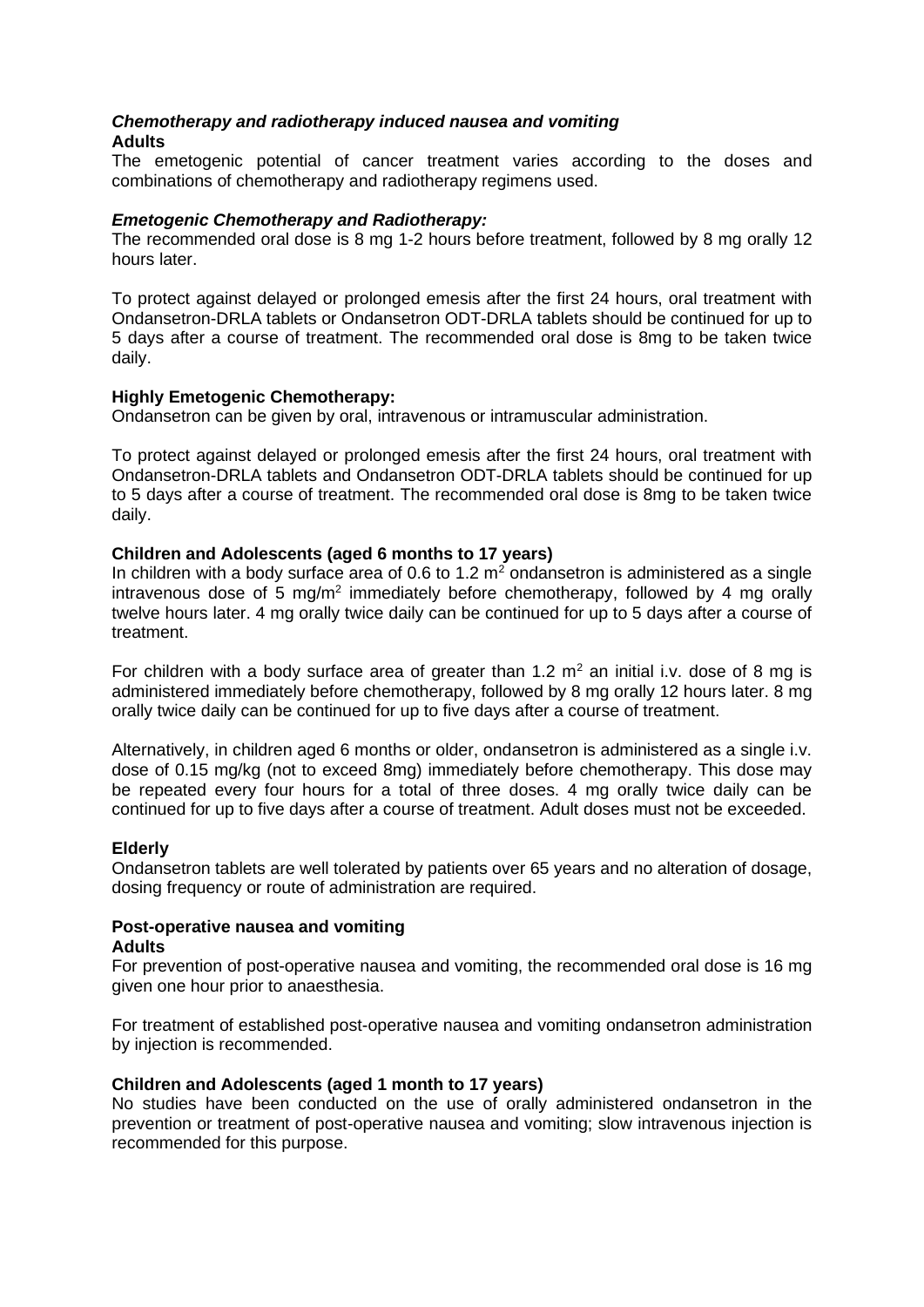#### **Elderly**

There is limited experience in the use of ondansetron tablets in the prevention and treatment of post-operative nausea and vomiting in the elderly, however ondansetron tablets are well tolerated in patients over 65 years receiving chemotherapy.

#### **Patients with renal impairment**

No alteration of daily dosage or frequency of dosing, or route of administration are required.

#### **Patients with hepatic impairment**

Clearance of ondansetron tablets is significantly reduced and serum half-life significantly prolonged in subjects with moderate or severe impairment of hepatic function. In such patients a total daily dose of 8 mg should not be exceeded.

#### **Patients with poor sparteine/debrisoquine metabolism**

The elimination half-life of ondansetron is not altered in subjects classified as poor metabolisers of sparteine and debrisoquine. Consequently, in such patients repeat dosing will give drug exposure levels no different from those of the general population. No alteration of daily dosage or frequency of dosing are required.

### 4.3 Contraindications

Hypersensitivity to any component of the preparation.

### 4.4 Special warnings and precautions for use

Hypersensitivity reactions have been reported in patients who have exhibited hypersensitivity to other selective  $5HT_3$  receptor antagonists.

Very rarely and predominantly with intravenous ondansetron, transient ECG changes including QT interval prolongation have been reported.

As ondansetron is known to increase large bowel transit time, patients with signs of subacute intestinal obstruction should be monitored following administration.

Ondansetron ODT-DRLA orodispersible tablets contain aspartame and therefore should be taken with caution in patients with phenylketonuria. Ondansetron-DRLA film coated tablets contain lactose.

#### 4.5 Interaction with other medicines and other forms of interaction

There is no evidence that ondansetron either induces or inhibits the metabolism of other drugs commonly co-administered with it. Specific studies have shown that there are no pharmacokinetic interactions when ondansetron is administered with alcohol, temazepam, frusemide, tramadol or propofol.

Ondansetron is metabolised by multiple hepatic cytochrome P-450 enzymes: CYP3A4, CYP2D6 and CYP1A2. Due to the multiplicity of metabolic enzymes capable of metabolising ondansetron, enzyme inhibition or reduced activity of one enzyme (e.g. CYP2D6 genetic deficiency) is normally compensated by other enzymes and should result in little or no significant change in overall ondansetron clearance or dose requirement.

#### **Phenytoin, Carbamazepine and Rifampicin**

In patients treated with potent inducers of CYP3A4 (i.e. phenytoin, carbamazepine, and rifampicin), the oral clearance of ondansetron was increased and ondansetron blood concentrations were decreased.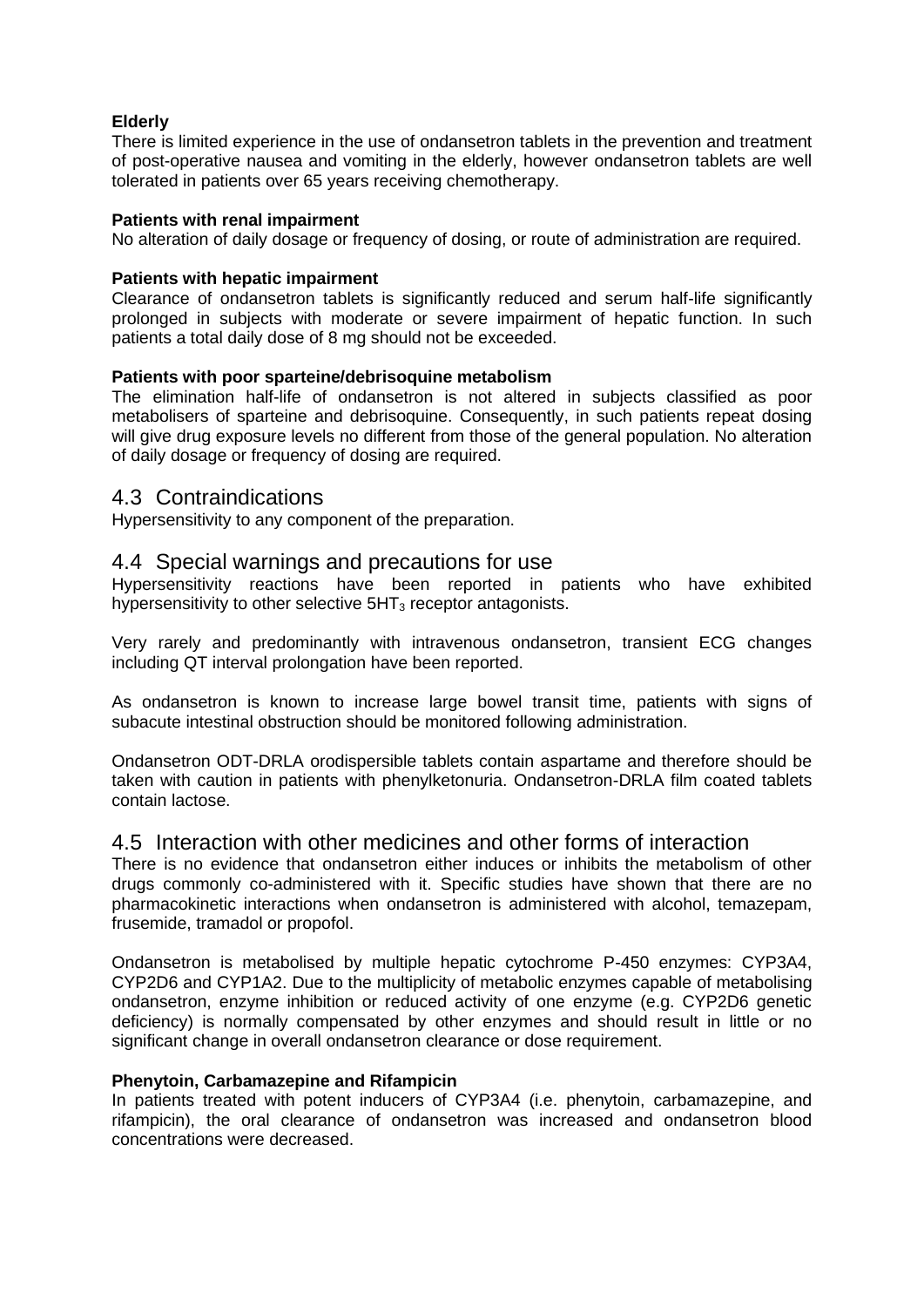### **Tramadol**

Data from small studies indicate that ondansetron may reduce the analgesic effect of tramadol.

# 4.6 Fertility, pregnancy and lactation

#### **Use in Pregnancy**

Based on human experience from epidemiological studies, ondansetron is suspected to cause orofacial malformations when administered during the first trimester of pregnancy.

In one cohort study including 1.8 million pregnancies, first trimester ondansetron use was associated with an increased risk of oral clefts (3 additional cases per 10 000 women treated; adjusted relative risk, 1.24, (95% CI 1.03-1.48)).

The available epidemiological studies on cardiac malformations show conflicting results.

Animal studies do not indicate direct or indirect harmful effects with respect to reproductive toxicity.

Ondansetron should only be used during the first-trimester of pregnancy if the benefits of use clearly outweigh the risks of harm to the woman and the foetus.

#### **Breast feeding**

Tests have shown that ondansetron passes into the milk of lactating animals. It is therefore recommended that mothers receiving ondansetron should not breast-feed their babies.

### 4.7 Effects on ability to drive and use machines

In psychomotor testing ondansetron does not impair performance nor cause sedation.

### 4.8 Undesirable effects

Adverse events are listed below by system organ class and frequency. Frequencies are defined as: very common ( $\geq$ 1/10), common ( $\geq$ 1/100 and <1/10), uncommon ( $\geq$ 1/1000 and <1/100), rare (≥1/10,000 and <1/1000) and very rare (<1/10,000) including isolated reports. Very common, common and uncommon events were generally determined from clinical trial data. The incidence in placebo was taken into account. Rare and very rare events were generally determined from post-marketing spontaneous data.

The following frequencies are estimated at the standard recommended doses of ondansetron according to indication and formulation.

#### **Immune system disorders**

Rare: Immediate hypersensitivity reactions sometimes severe, including anaphylaxis.

#### **Nervous system disorders**

Very common: Headache.

Uncommon: Seizures, movement disorders (including extrapyramidal reactions such as oculogyric crisis, dystonic reactions and dyskinesia have been observed without definitive evidence of persistent clinical sequelae).

Rare: Dizziness during rapid i.v. administration.

#### **Eye disorders**

Rare: Transient visual disturbances (eg. blurred vision) predominantly during i.v. administration.

Very rare: transient blindness predominantly during intravenous administration.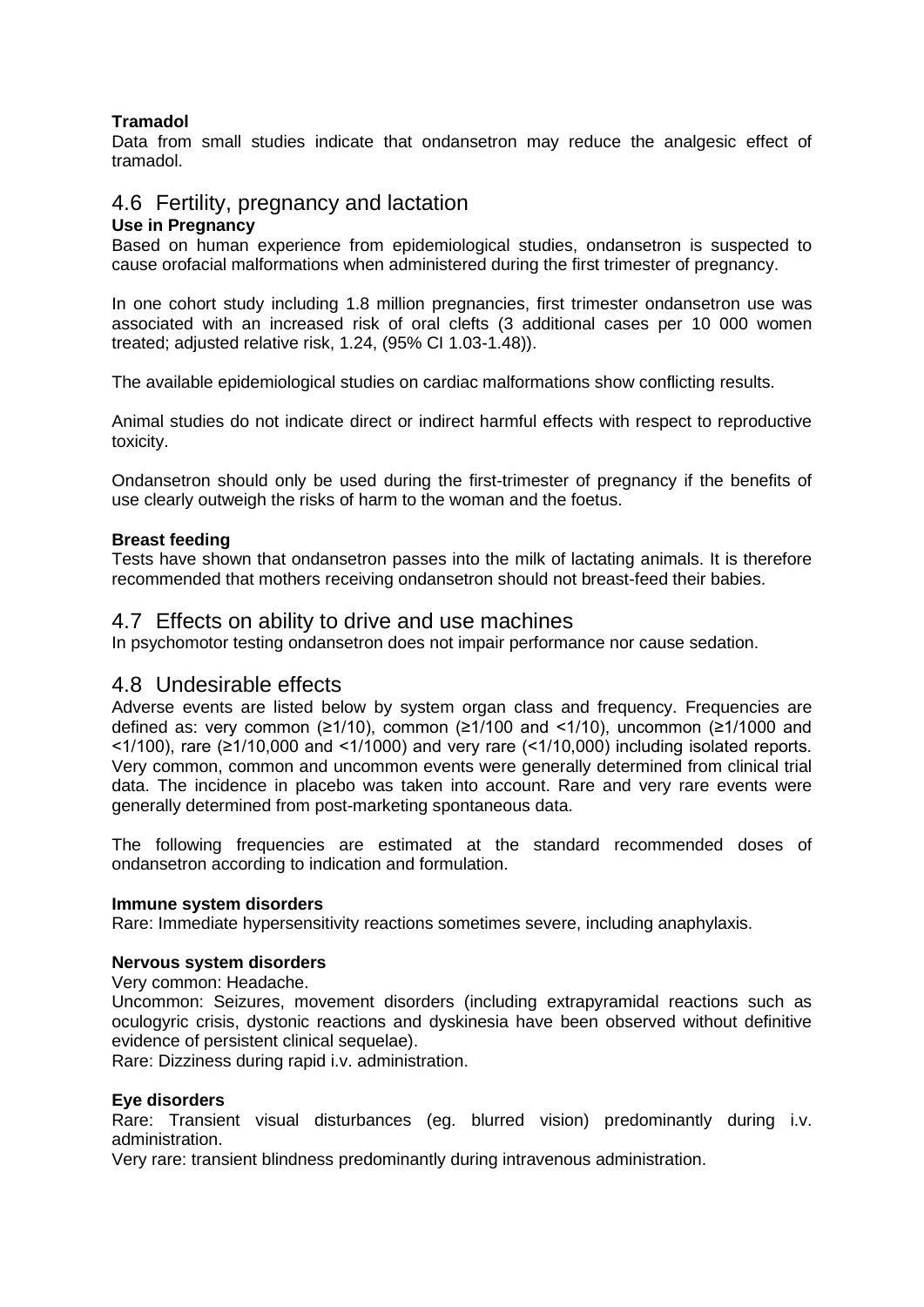The majority of the blindness cases reported resolved within 20 minutes. Most patients had received chemotherapeutic agents, which included cisplatin. Some cases of transient blindness were reported as cortical in origin.

#### **Cardiac disorders**

Uncommon: Arrhythmias, chest pain with or without ST segment depression, bradycardia.

#### **Vascular disorders**

Common: Sensation of warmth or flushing. Uncommon: Hypotension.

#### **Respiratory, thoracic and mediastinal disorders**

Uncommon: Hiccups.

**Gastrointestinal disorders**

Common: Constipation.

#### **Hepatobiliary disorders**

Uncommon: Asymptomatic increases in liver function tests<sup>#</sup>. #These events were observed commonly in patients receiving chemotherapy with cisplatin.

#### **General disorders and administration site conditions**

Common: Local i.v. injection site reactions.

#### Reporting of suspected adverse reactions

Reporting suspected adverse reactions after authorisation of the medicine is important. It allows continued monitoring of the benefit/risk balance of the medicine. Healthcare professionals are asked to report any suspected adverse reactions https://nzphvc.otago.ac.nz/reporting/.

### 4.9 Overdose

There is limited experience of ondansetron overdose. In the majority of cases symptoms were similar to those already reported in patients receiving recommended doses (see Undesirable effects). There is no specific antidote for ondansetron, therefore in cases of suspected overdose, symptomatic and supportive therapy should be given as appropriate.

The use of ipecacuanha to treat overdose with ondansetron is not recommended as patients are unlikely to respond due to the anti-emetic action of ondansetron tablets itself.

For advice on the management of overdose please contact the National Poisons Centre on 0800 POISON (0800 764766).

# **5 PHARMACOLOGICAL PROPERTIES**

### 5.1 Pharmacodynamic properties

Pharmaco-therapeutic group: Anti-emetics and anti-nauseants, Serotonin (5-HT3) antagonists. ATC Code: A04AA01

Ondansetron is a potent, highly selective 5HT3 receptor-antagonist. Its precise mode of action in the control of nausea and vomiting is not known. Chemotherapeutic agents and radiotherapy may cause release of 5HT in the small intestine initiating a vomiting reflex by activating vagal afferents via 5HT3 receptors. Ondansetron blocks the initiation of this reflex.

Activation of vagal afferents may also cause a release of 5HT in the area postrema, located on the floor of the fourth ventricle, and this may also promote emesis through a central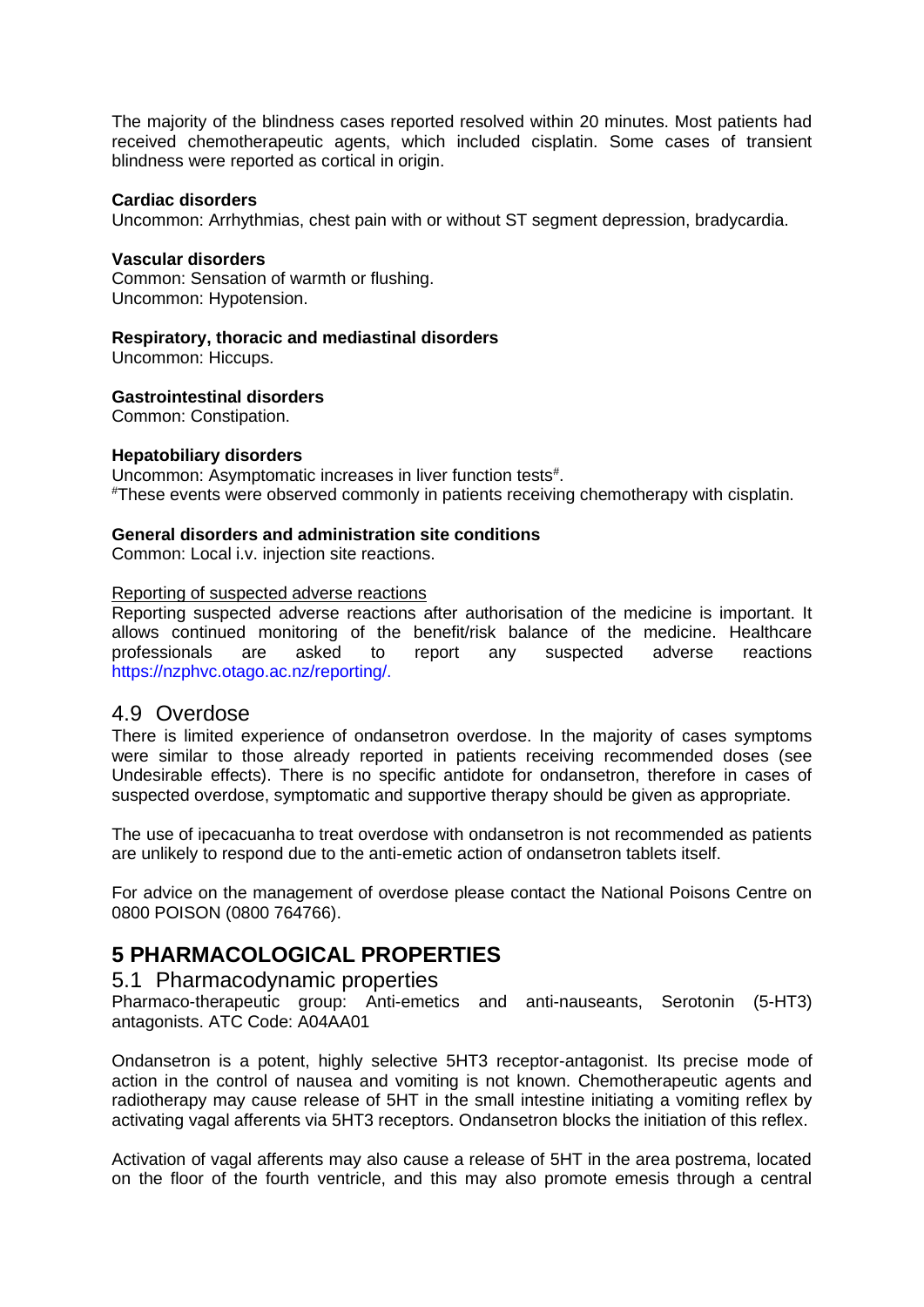mechanism. Thus, the effect of ondansetron in the management of the nausea and vomiting induced by cytotoxic chemotherapy and radiotherapy is probably due to antagonism of 5HT3 receptors on neurons located both in the peripheral and central nervous system. The mechanisms of action in post-operative nausea and vomiting are not known but there may be common pathways with cytotoxic induced nausea and vomiting.

Ondansetron does not alter plasma prolactin concentrations.

# 5.2 Pharmacokinetic properties

Following oral administration, ondansetron is passively and completely absorbed from the gastrointestinal tract and undergoes first pass metabolism. Peak plasma concentrations are attained approximately 1.5 hours after dosing. For doses above 8 mg the increase in ondansetron systemic exposure with dose is greater than proportional; this may reflect some reduction in first pass metabolism at higher oral doses.

Bioavailability is slightly enhanced by the presence of food but unaffected by antacids. The disposition of ondansetron following oral, intramuscular or intravenous dosing is similar with a terminal elimination half life of about 3 hours and steady state volume of distribution of about 140L. Ondansetron is not highly protein bound (70-76%). Ondansetron is cleared from the systemic circulation predominantly by hepatic metabolism through multiple enzymatic pathways. Less than 5% of the absorbed dose is excreted unchanged in the urine. The absence of the enzyme CYP2D6 (the debrisoquine polymorphism) has no effect on ondansetron's pharmacokinetics. The pharmacokinetic properties of ondansetron are unchanged on repeat dosing. Studies in healthy elderly volunteers have shown slight, but clinically insignificant, age-related increases in both oral bioavailability and half-life of ondansetron.

Gender differences were shown in the disposition of ondansetron, with females having a greater rate and extent of absorption following an oral dose and reduced systemic clearance and volume of distribution (adjusted for weight).

In a clinical study, 51 paediatric patients aged 1 to 24 months received either 0.1 or 0.2 mg/kg ondansetron prior to undergoing surgery. Patients aged 1 to 4 months had a clearance when normalised to body weight that was approximately 30% slower than in patients aged 5 to 24 months but comparable to the patients aged 3 to 12 years. The half-life in the 1 to 4 month patient population was reported to average 6.7 hours compared to 2.9 hours for patients in the 5 to 24 month and 3 to 12 year age range. No dose adjustment is necessary for patients aged 1 to 4 months as only a single i.v. dose of ondansetron is recommended for the treatment of postoperative nausea and vomiting. The differences in pharmacokinetic parameters can be explained in part by the higher volume of distribution in the 1 to 4 month patient population.

In a study of 21 paediatric patients aged between 3 and 12 years undergoing elective surgery with general anaesthesia, the absolute values for both the clearance and volume of distribution of ondansetron following a single intravenous dose of 2 mg (3-7 years old or 4 mg (8-12 years old) were reduced in comparison to values with adult patients. Both parameters increased in a linear fashion with weight and by 12 years of age, the values were approaching those of young adults. When clearance and volume of distribution values were normalised by body weight, the values for these parameters were similar between the different age group populations. Use of weight-based dosing (0.1 mg/kg up to 4 mg maximum) compensates for these changes and is effective in normalising systemic exposure in paediatric patients.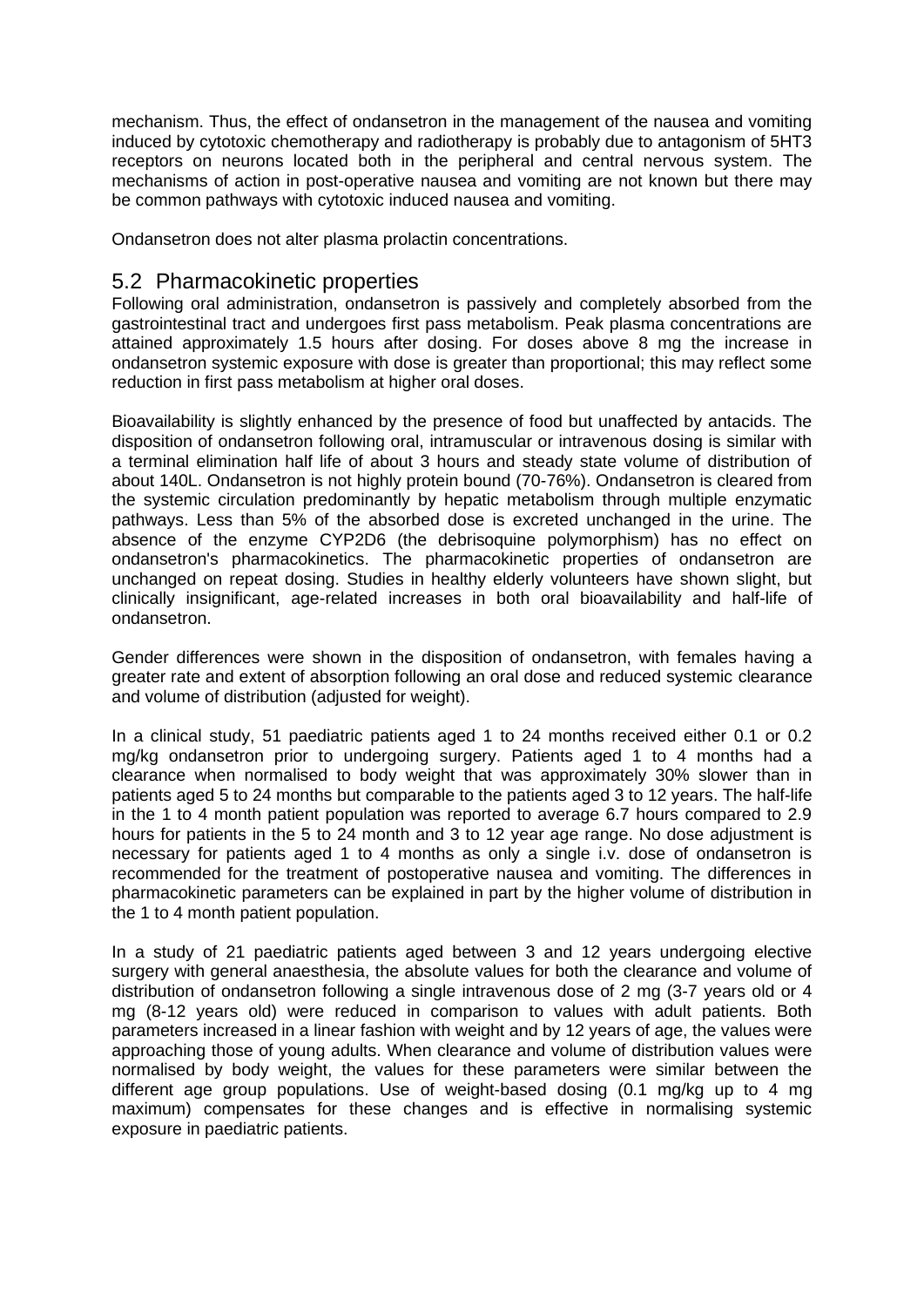Population pharmacokinetic analysis was performed on 74 patients aged 6 to 48 months following administration of 0.15 mg/kg i.v. ondansetron every 4 hours for three doses for the treatment of chemotherapy induced nausea and vomiting and 41 surgery patients aged 1 to 24 months following administration of a single 0.1 mg/kg or 0.2 mg/kg i.v. dose of ondansetron. Based on the population pharmacokinetic parameters for subjects aged 1 month to 48 months, administration of a 0.15 mg/kg i.v. dose of ondansetron every 4 hours for 3 doses would result in a systemic exposure (AUC) comparable to that observed in paediatric surgery subjects aged 5 to 24 months and previous paediatric studies in cancer (aged 4 to 18 years) and surgical (aged 3 to 12 years) subjects, at similar doses.

In patients with moderate renal impairment (creatinine clearance 15-60 ml/min), both systemic clearance and volume of distribution are reduced, resulting in a slight, but clinically insignificant, increase in elimination half-life (5.4h). A study in patients with severe renal impairment who required regular haemodialysis (studied between dialyses) showed ondansetron's pharmacokinetics to be essentially unchanged. In patients with severe hepatic impairment, ondansetron's systemic clearance is markedly reduced with prolonged elimination half-lives (15-32h) and an oral bioavailability approaching 100% due to reduced pre-systemic metabolism.

# 5.3 Preclinical safety data

Preclinical data revealed no special hazard for humans based on conventional studies of repeated dose toxicity, genotoxicity and carcinogenic potential.

Ondansetron and its metabolites accumulate in the milk of rats, milk/plasma-ratio was 5.2:1.

A study in cloned human cardiac ion channels has shown ondansetron has the potential to affect cardiac repolarisation via blockade of HERG potassium channels.

# **6 PHARMACEUTICAL PARTICULARS**

6.1 List of excipients **Ondansetron-DRLA film coated tablets** Lactose. Microcrystalline cellulose. Pregelatinised maize starch. Silica, colloidal anhydrous Sodium starch glycolate Magnesium stearate. Hypromellose Talc Macrogol 400 Titanium dioxide (E171). Iron oxide yellow (E172).

#### **Ondansetron ODT-DRLA orodispersible tablets**

Microcrystalline cellulose **Mannitol** Pregelatinised Starch Cropovidone, Aspartame Guar gum Colloidal silica anhydrous Magnesium stearate Sodium lauryl sulphate Strawberry flavour (Gurana powder)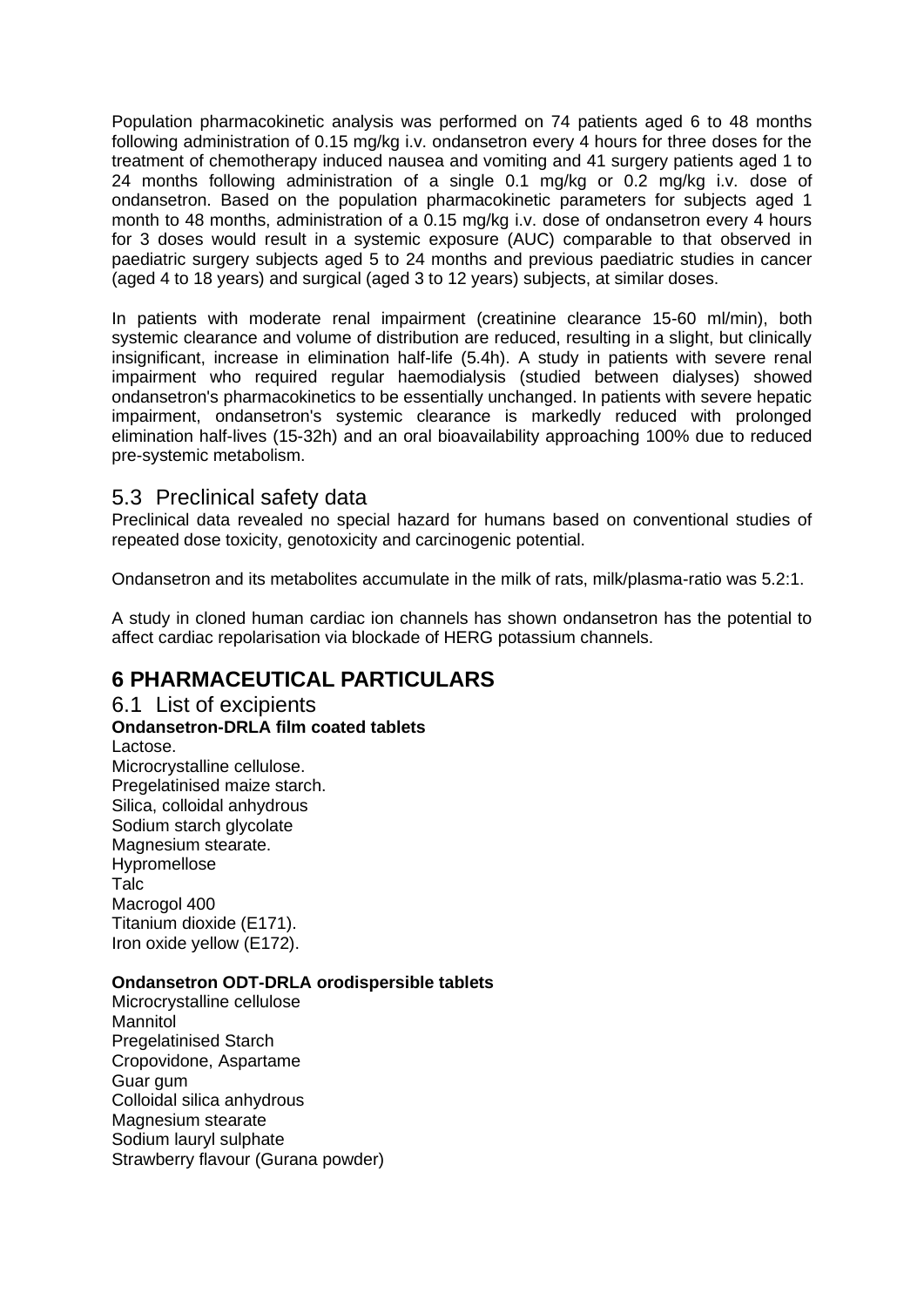### 6.2 Incompatibilities

None reported.

### 6.3 Shelf life

Ondansetron-DRLA film coated tablets: 24 months Ondansetron ODT-DRLA orodispersible tablets; 36 months

# 6.4 Special precautions for storage

Ondansetron orodispersible tablets should be stored at a temperature below 30°C. Ondansetron film coated tablets should be stored at a temperature below 25°C.

### 6.5 Nature and contents of container

Ondansetron-DRLA film coated tablets 4 mg: 4 or 10 tablets in foil blisters Ondansetron-DRLA film coated tablets 8 mg: 4 or 10 tablets in foil blisters Ondansetron ODT-DRLA orodispersible tablets 4 mg: 4 or 10 tablets in foil blisters Ondansetron ODT-DRLA orodispersible tablets 8 mg: 4 or 10 tablets in foil blisters

# 6.6 Special precautions for disposal

Any unused product or waste material should be disposed of in accordance with local requirements.

# **7 MEDICINE SCHEDULE**

Prescription Only Medicine

### **8 SPONSOR**

Dr Reddy's New Zealand Limited 82 Totara Crescent Lower Hutt 5011 WELLINGTON

Tel: 0800 362 733

# **9 DATE OF FIRST APPROVAL**

26 November 2009

# **10 DATE OF REVISION OF THE TEXT**

9 April 2020